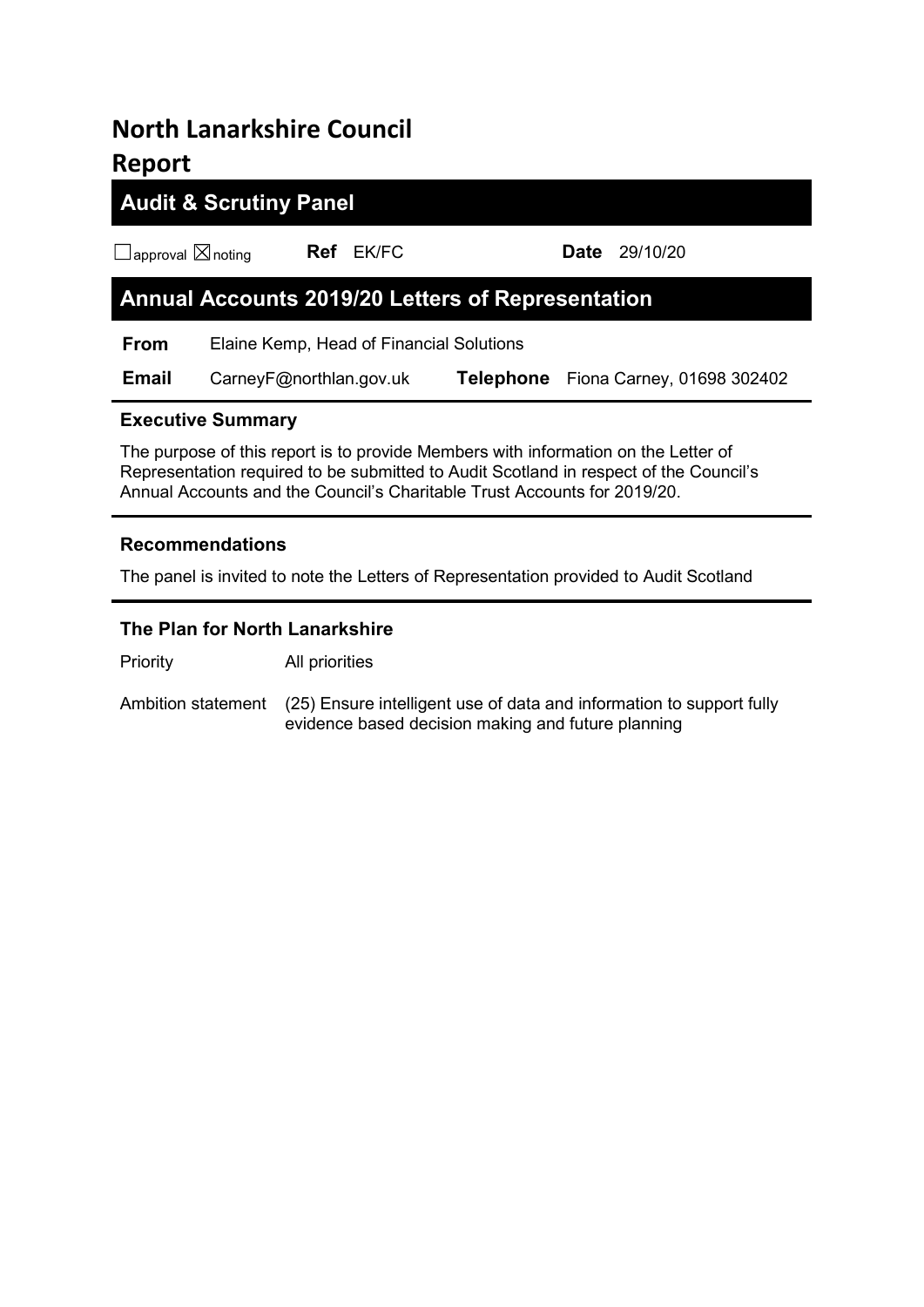## 1. Background

- 1.1. The Local Government (Scotland) Act 1973 requires all local authorities to appoint an officer who has responsibility for the administration of their financial affairs (known as the Section 95 Officer).
- 1.2. International Standards on Auditing (ISA580 Written Representations) require external audit to request a written representation from the accountable officer providing written assurance on aspects of the Council's financial statements and Charitable Trust and Educational Trust Accounts including the judgements and estimates made in their preparation.

## 2. Report

- 2.1. The letters of representation have been signed in my capacity as Section 95 Officer for the Council and Trustee for the Charitable Trust and Educational Trust. A copy of both letters are attached.
- 2.2. As in previous years, the letters set out the representations of management and confirms that the accounts are free from material misstatement.
- 2.3. During the course of the audit, the external auditors have highlighted a number of misstatements within the Council's financial statements; some of which have been adjusted whilst others have remained unadjusted due to materiality.
- 2.4. A list of items that have arisen relating to the Council's accounts and the Charitable Trust and Educational Trust accounts are contained within the External Audit Annual Audit Report which forms part of this meeting's agenda.

## 3. Equality and Diversity

### 3.1. Fairer Scotland

There is no specific impact in relation to Fairer Scotland.

### 3.2. Equality Impact Assessment

There is no specific Equality Impact Assessment required.

### 4. Implications

### 4.1. Financial Impact

There is no financial impact resulting from the contents of this report.

### 4.2. HR/Policy/Legislative Impact

There is no HR, Policy or Legislative impact resulting from the contents of this report.

### 4.3. Environmental Impact

There is no environmental impact resulting from the contents of this report.

# 4.4. Risk Impact

There is no risk impact resulting from the contents of this report.

# 5. Measures of Success

N/A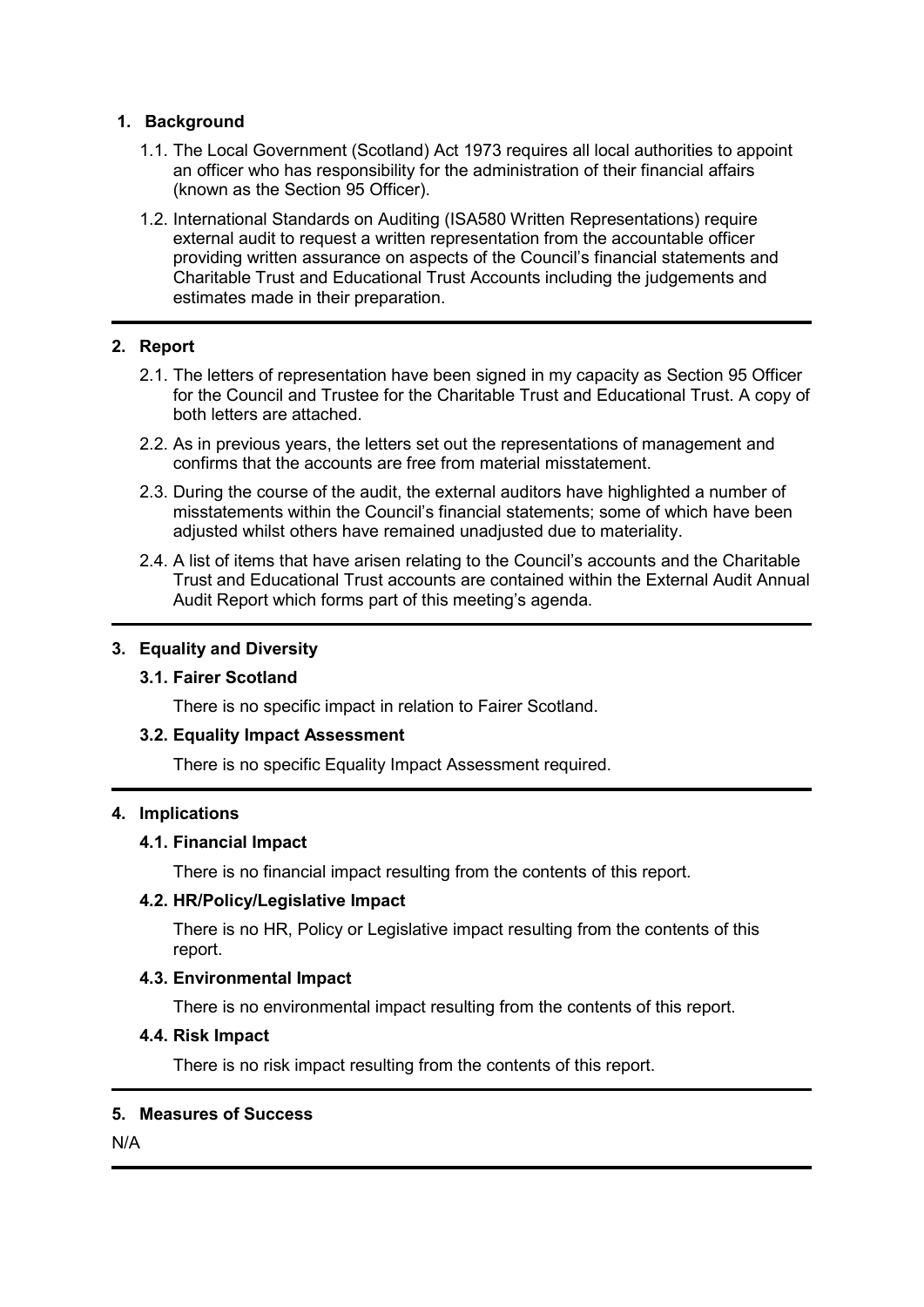# 6. Supporting Documents

Appendix 1 North Lanarkshire Council Letter of Representation

Appendix 2 Charitable Trusts and Educational Endowments Letter of Representation

Chemp

Elaine Kemp Head of Financial Solutions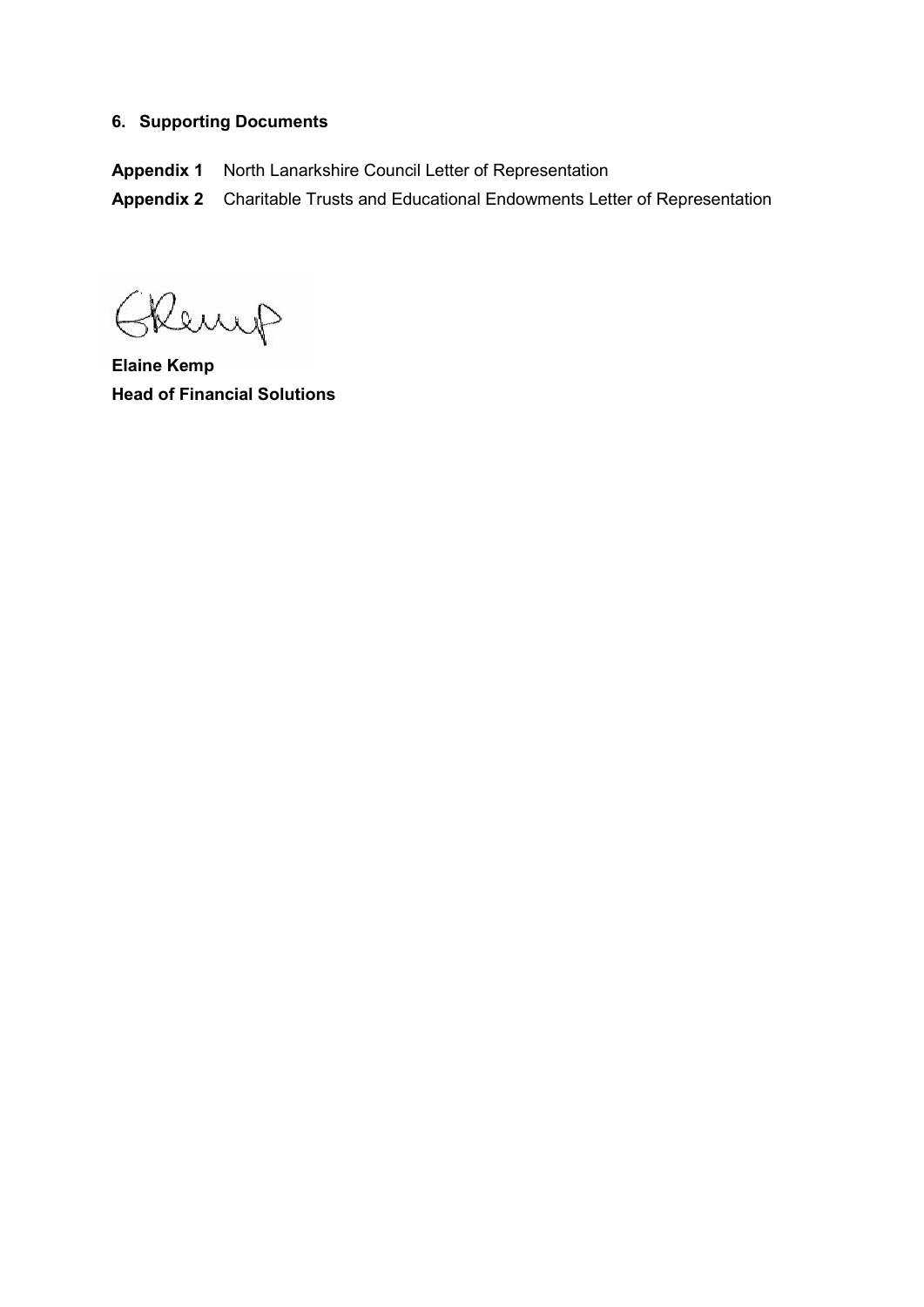Our Ref: EK/FC Your Ref: Contact: Elaine Kemp Tel: 01698 302408<br>
F-mail: KempF@north KempE@northlan.gov.uk Date: 15 October 2020



Chief Executive's Office

Elaine Kemp Head of Financial Solutions Civic Centre **Motherwell** ML1 1AB www.northlanarkshire.gov.uk

Brian Howarth Audit Director Audit Scotland 4 th Floor 8 Nelson Mandela Place Glasgow G2 1BT

Dear Brian

## North Lanarkshire Council Annual Accounts 2019/20

- 1. This representation letter is provided for your audit of the annual accounts of North Lanarkshire Council and its group for the year ended 31 March 2020 for the purpose of expressing an opinion as to whether the financial statements give a true and fair view in accordance with the financial reporting framework, and for expressing other opinions on the remuneration report, management commentary and annual governance statement.
- 2. I confirm to the best of my knowledge and belief and having made appropriate enquiries of the Chief Executive and Corporate Management Team, the following representations given to you in connection with your audit of North Lanarkshire Council's annual accounts for the year ended 31 March 2020.

# General

- 3. North Lanarkshire Council and I have fulfilled our statutory responsibilities for the preparation of the 2019/20 annual accounts. All the accounting records, documentation and other matters which I am aware are relevant to the preparation of the annual accounts have been made available to you for the purposes of your audit. All transactions undertaken by North Lanarkshire Council have been recorded in the accounting records and are properly reflected in the financial statements.
- 4. I confirm that the effects of uncorrected misstatements are immaterial, individually and in aggregate, to the financial statements as a whole. I am not aware of any uncorrected misstatements other than those reported by you.



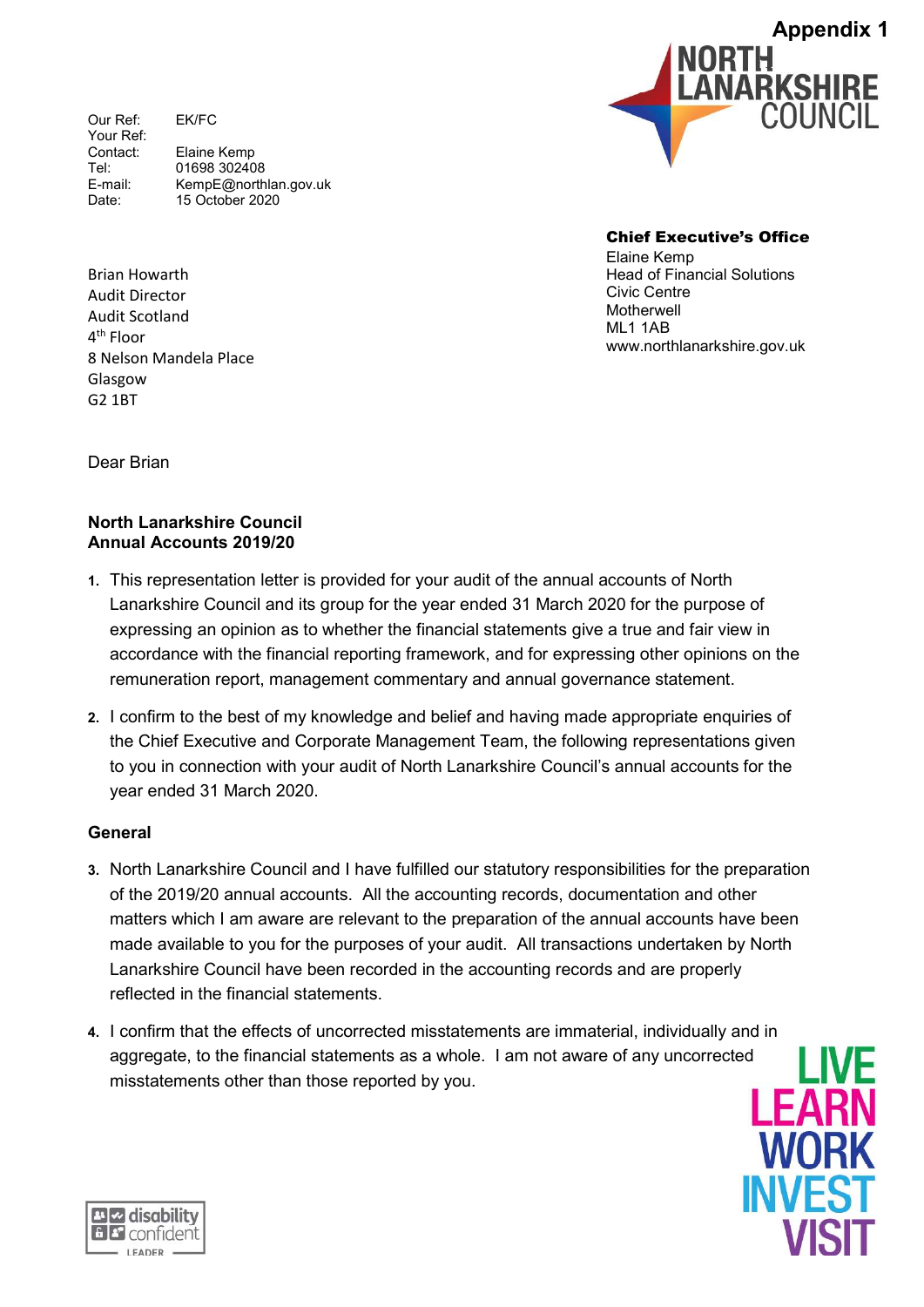# Financial Reporting Framework

- 5. The annual accounts have been prepared in accordance with the Code of Practice on Local Authority Accounting in the United Kingdom 2019/20 (2019/20 accounting code), and in accordance with the requirements of the Local Government (Scotland) Act 1973, the Local Government in Scotland Act 2003 and The Local Authority Accounts (Scotland) Regulations 2014.
- 6. In accordance with the 2014 regulations, I have ensured that the financial statements give a true and fair view of the financial position of the North Lanarkshire Council and its group at 31 March 2020 and the transactions for 2019/20.

# Accounting Policies and Estimates

- 7. All significant accounting policies applied are as shown in the notes to the financial statements. The accounting policies are determined by the 2019/20 accounting code where applicable. Where the code does not specifically apply, I have used judgement in developing and applying an accounting policy that results in information that is relevant and reliable. All accounting policies applied are appropriate to North Lanarkshire Council's circumstances and have been consistently applied.
- 8. The significant assumptions used in making accounting estimates are reasonable and properly reflected in the financial statements. Judgements used in making estimates have been based on the latest available, reliable information, however I recognise the additional uncertainty created by the Covid-19 pandemic. Estimates have been revised where there are changes in the circumstances on which the original estimate was based or as a result of new information or experience.

# Going Concern Basis of Accounting

9. I have assessed North Lanarkshire Council's ability to continue to use the going concern basis of accounting and have concluded that it is appropriate. I acknowledge that the auditors of Mears Scotland LLP have included an Emphasis of Matter paragraph relating to the going concern position of this body, however this is not material to the group financial statements. I am not aware of any material uncertainties that may cast significant doubt on North Lanarkshire Council's ability to continue as a going concern.

# Assets

10. As a rolling programme of asset valuations has been used, I have satisfied myself that the carrying amount of assets at 31 March 2020 does not differ materially from that which would be determined if a revaluation had been carried out at that date, however I recognise the additional uncertainty caused by the Covid-19 pandemic. I carried out an assessment at 31 March 2020 as to whether there is any indication that an asset may be impaired and have recognised any impairment losses identified. I have provided you with all information of which I am aware regarding the valuation exercises carried out.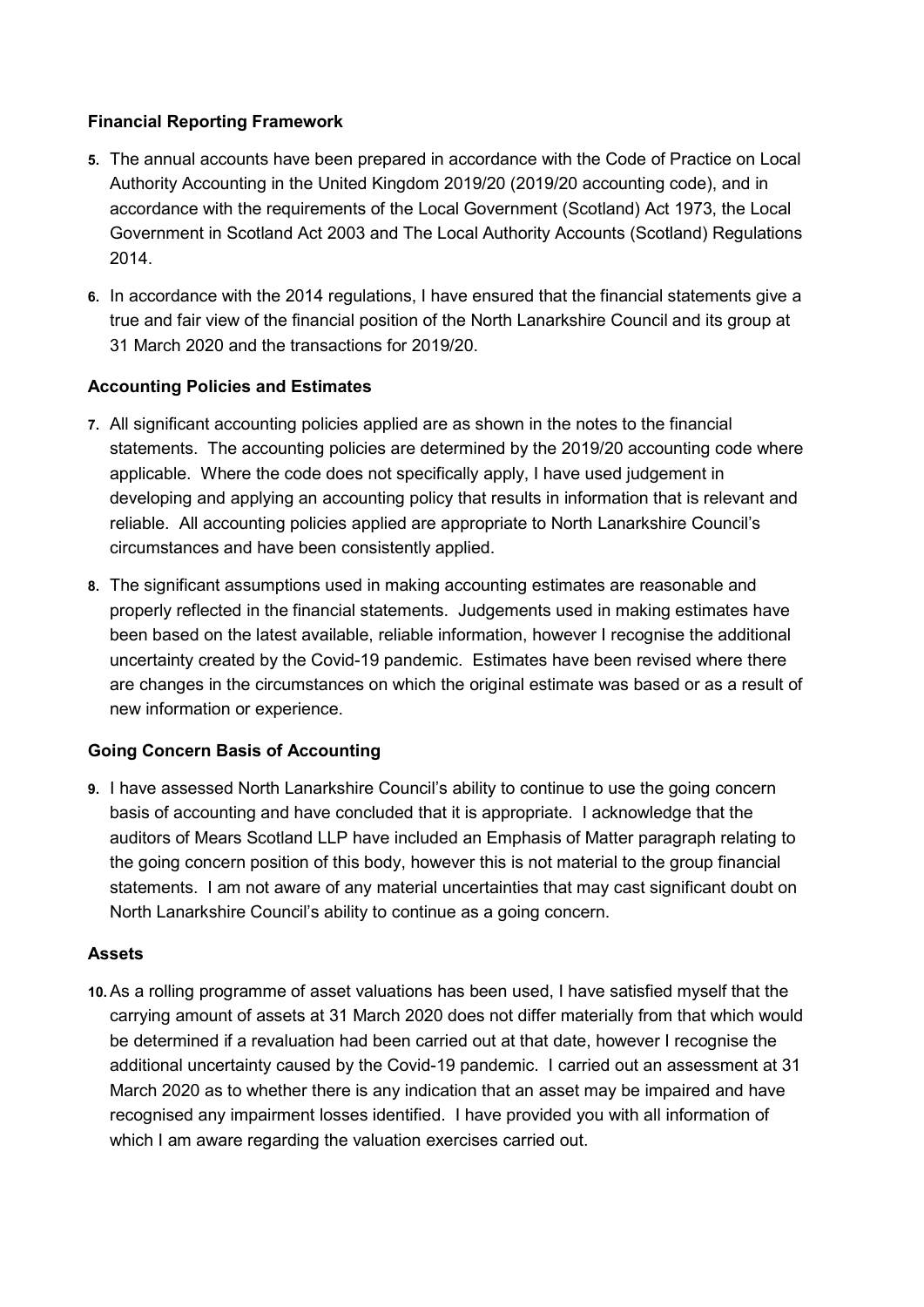- 11.There are no plans or intentions that are likely to affect the carrying value or classification of the assets recognised within the financial statements. I am satisfied that all relevant items have been appropriately classified and that the fixed asset register is complete in line with our accounting policies.
- 12.Owned assets are free from any lien, encumbrance or charge except as disclosed in the financial statements.

# Liabilities

- 13. All liabilities at 31 March 2020 of which I am aware have been recognised in the annual accounts. There are no plans or intentions that are likely to affect the carrying value or classification of liabilities recognised in the financial statement.
- 14.Provisions have been recognised in the financial statements for all liabilities of uncertain timing or amount at 31 March 2020 of which I am aware where the conditions specified in the 2019/20 accounting code have been met. The amount recognised as a provision is the best estimate of the expenditure likely to be required to settle the obligation at 31 March 2020. Where the effect of the time value of money is material, the amount of the provision has been discounted to the present value of the expected payments.
- 15. Provisions recognised in previous years have been reviewed and adjusted, where appropriate, to reflect the best estimate at 31 March 2020 or to reflect material changes in the assumptions underlying the calculations of the cash flows.
- 16. The accrual recognised in the financial statements for holiday untaken by 31 March 2020 has been estimated on a reasonable basis.
- 17. The pension assumptions made by the actuary in the IAS 19 report for North Lanarkshire Council have been considered and I confirm that they are consistent with management's own view.

# Contingent liabilities

18.There are no significant contingent liabilities, other than those disclosed in Note 22 to the financial statements, arising either under formal agreement or through formal undertakings requiring disclosure in the accounts. All known contingent liabilities have been fully and properly disclosed, including any outstanding legal claims which have not been provided under the 2019/20 accounting code and IAS 37.

# Fraud

19. I have provided you with all information in relation to:

- my assessment of the risk that the financial statements may be materially misstated because of fraud
- any allegations of fraud or suspected fraud affecting the financial statements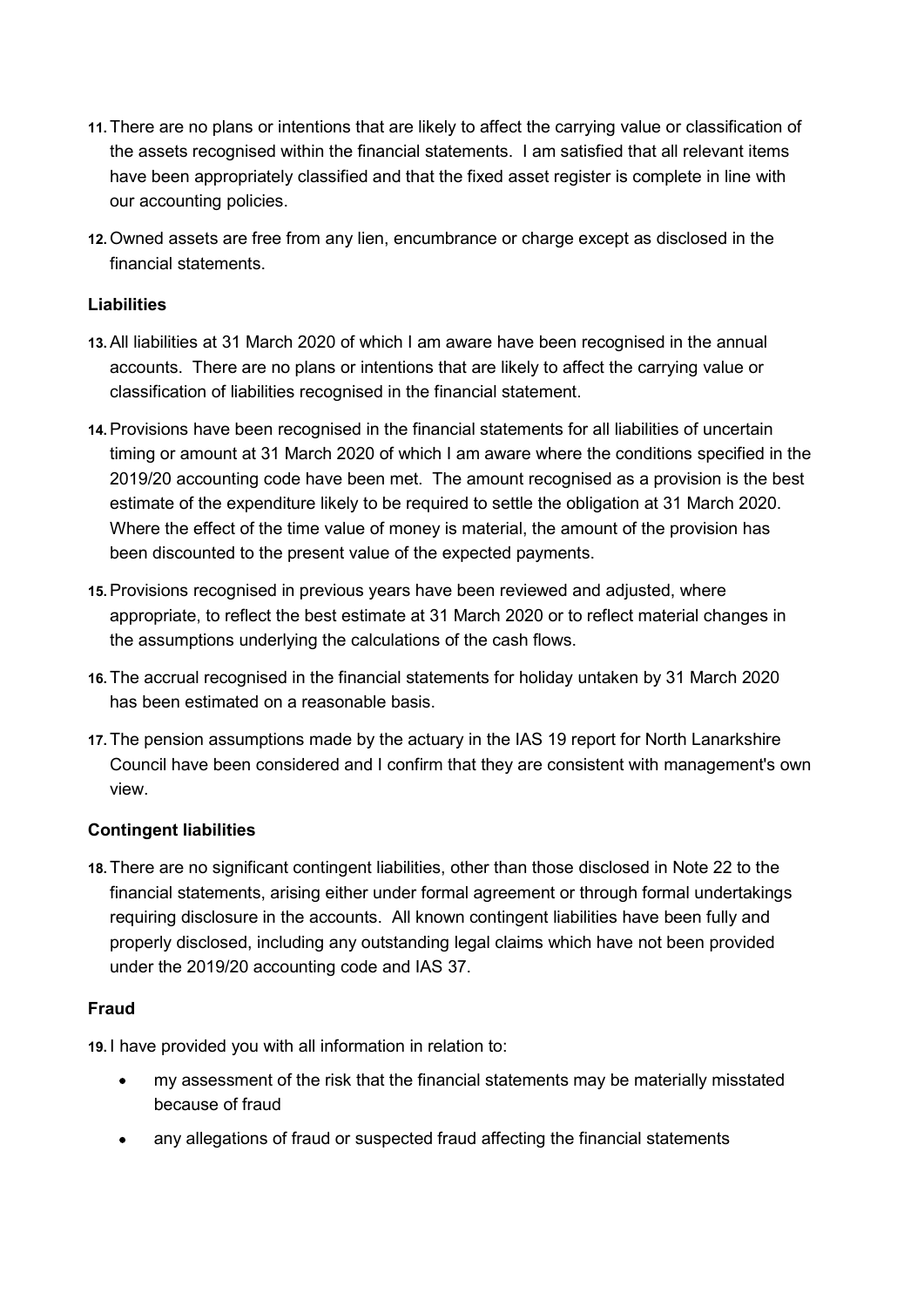fraud or suspected fraud that I am aware of involving management, employees who have a significant role in internal control, or others that could have a material effect on the financial statements.

## Laws and Regulations

20. I have disclosed to you all known instances of non-compliance or suspected non-compliance with laws and regulations whose effects should be considered when preparing financial statements.

# Related Party Transactions

21. All material transactions with related parties have been appropriately accounted for and disclosed in the financial statements in accordance with the 2019/20 accounting code. I have made available to you the identity of all North Lanarkshire Council's related parties and all the related party relationships and transactions of which I am aware.

# Remuneration Report

22. The Remuneration Report has been prepared in accordance with the Local Authority Accounts (Scotland) Amendment Regulations 2014, and all required information of which I am aware has been provided to you.

# Management commentary

23. I confirm that the Management Commentary has been prepared in accordance with the statutory guidance and the information is consistent with the financial statements.

# Corporate Governance

- 24. I confirm that North Lanarkshire Council has undertaken a review of the system of internal control during 2019/20 to establish the extent to which it complies with proper practices set out in the Delivering Good Governance in Local Government: Framework 2016. I have disclosed to you all deficiencies in internal control identified from this review or of which I am otherwise aware.
- 25. I confirm that the Annual Governance Statement has been prepared in accordance with the Delivering Good Governance in Local Government: Framework 2016 and the information is consistent with the financial statements. In response to the Covid-19 pandemic we have moved to homeworking for staff and virtual Council and Committee meetings from 13 August 2020. Prior to that decision making powers were delegated to the Chief Executive as approved by the Council on 19 March 2020. I am satisfied that governance arrangements have been adequately maintained.

# Group Accounts

26. I have identified all the other entities in which North Lanarkshire Council has a material interest and have classified and accounted for them in accordance with the 2019/20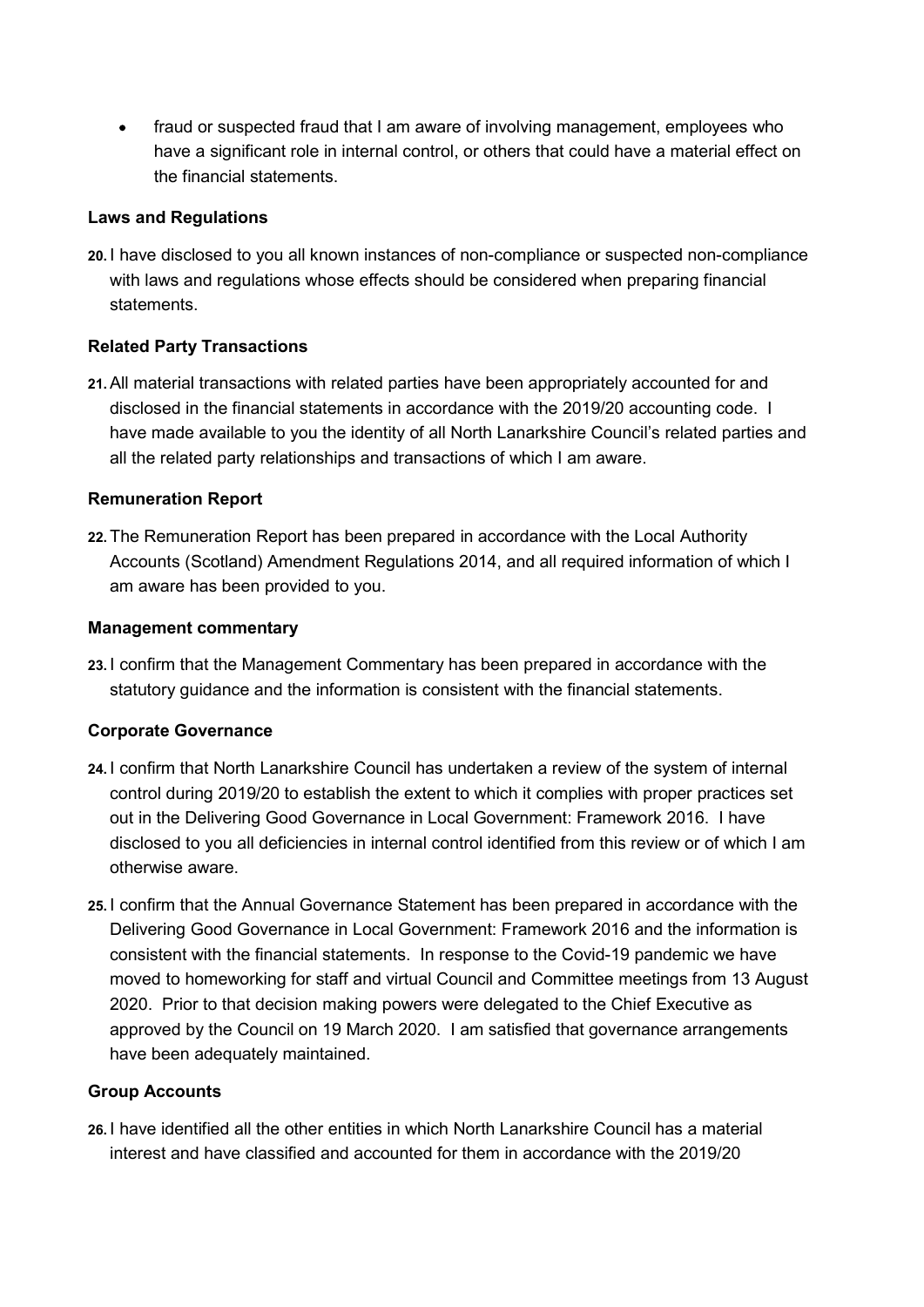accounting code. Any significant issues with the financial statements of group entities, including any modified audit opinions, have been advised to you.

27. I have considered the accounting policies of all subsidiaries and ensured that any differences with those of North Lanarkshire council have been corrected through consolidation adjustments.

# Events Subsequent to the Date of the Balance Sheet

28.All events subsequent to 31 March 2020 for which the 2019/20 accounting code requires adjustment or disclosure have been adjusted or disclosed.

# Common Good

29. The Council is in the process of finalising its Common Good Register and has published on its website an initial list of assets which may be part of the Common Good of North Lanarkshire. As this exercise is not yet complete, these assets are not separately identified within the annual accounts. Work is undertaken as part of the disposal process to confirm that the asset is not a common good asset.

Yours sincerely

Elaine Kemp Head of Financial Solutions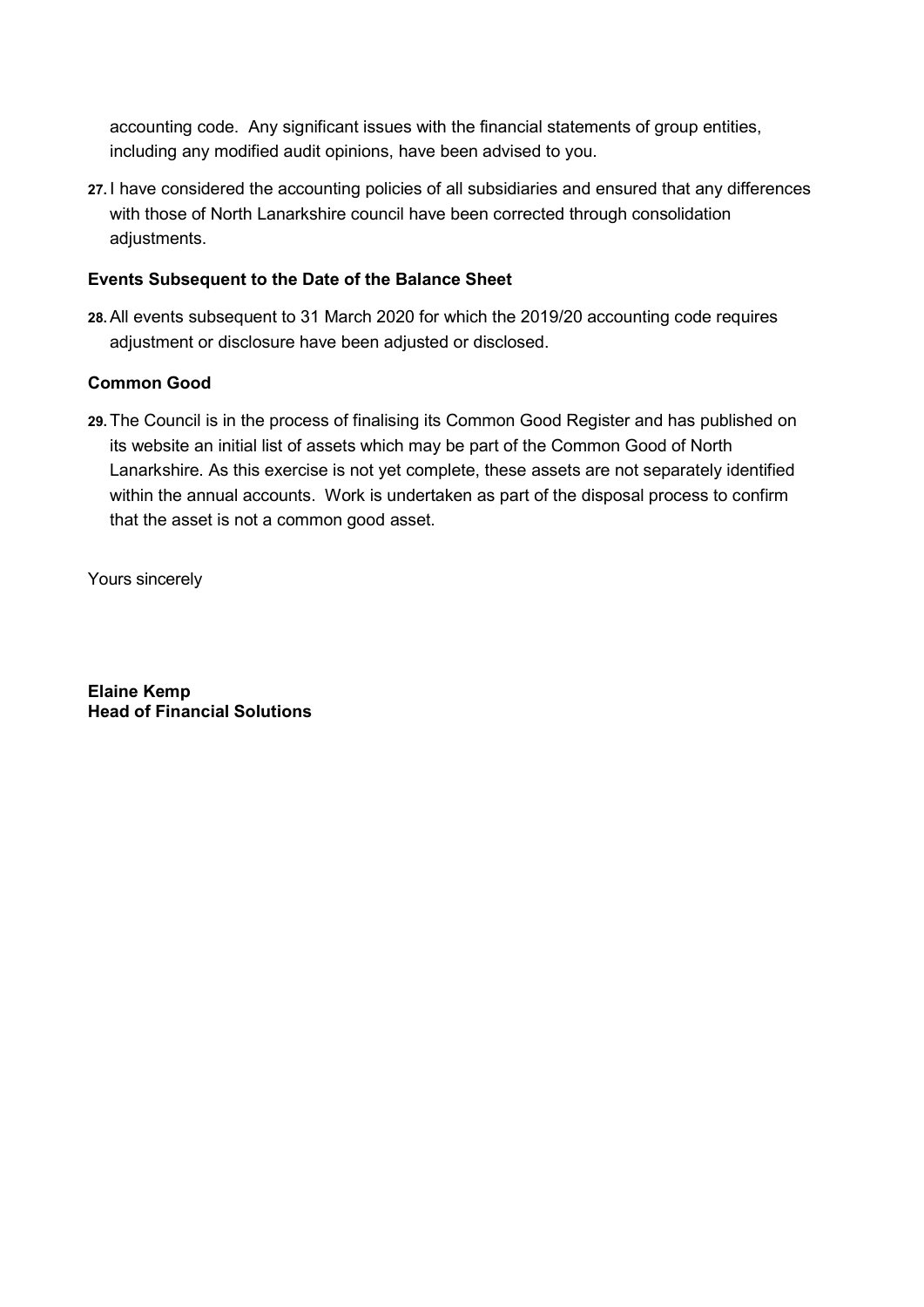Our Ref: EK/FC Your Ref: Contact: Elaine Kemp Tel: 01698 302408<br>
F-mail: KempF@north KempE@northlan.gov.uk Date: 15 October 2020

Carole Grant Senior Audit Manager Audit Scotland 4 th Floor 8 Nelson Mandela Place Glasgow G2 1BT



Chief Executive's Office Elaine Kemp Head of Financial Solutions Civic Centre **Motherwell** ML1 1AB www.northlanarkshire.gov.uk

Dear Carole

#### JC McNaught Poor Children's Holiday Fund and North Lanarkshire Educational **Endowments** Annual Accounts 2019/20

- 1. This representation letter is provided in connection with your audit of the financial statements of North Lanarkshire Council's registered charities where the sole trustees are officers of North Lanarkshire Council, in an ex-officio capacity, for the year ended 31 March 2020 for the purpose of expressing an opinion as to whether the financial statements properly present the receipts and payments and statement of balances of each registered charitable trust for the year ended 31 March 2020.
- 2. I confirm to the best of my knowledge and belief, and having made appropriate enquiries of the Chief Executive and Corporate Management Team, the following representations given to you in connection with your audits for the year ended 31 March 2020.

# General

- 3. I acknowledge my responsibility and that of North Lanarkshire Council (as the administering authority) for the financial statements. All the accounting records requested have been made available to you for the purposes of your audit. All material agreements and transactions undertaken by the registered charities have been properly reflected in the financial statements. All other records and information have been made available to you, including minutes of all management and other meetings.
- 4. The information given in the Trustee's Annual Report to the financial statements presents a balanced picture of each registered trust and is consistent with the financial statements.
- 5. I confirm that the effects of uncorrected misstatements are immaterial, individually and in aggregate, to the financial statements as a whole. I am not aware of any uncorrected misstatements.